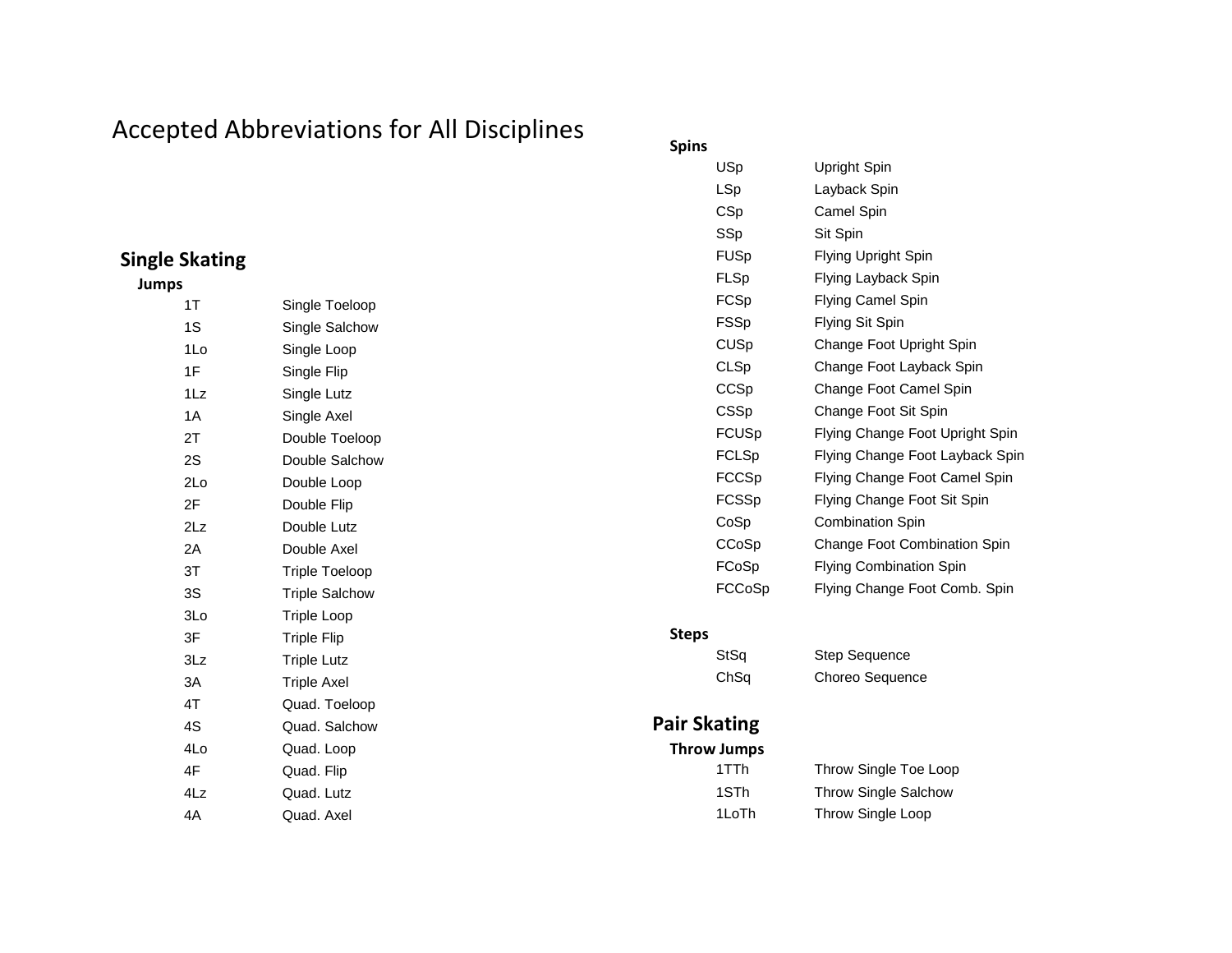| 1FTh               | Throw Single Flip           | 1Li                   | Group 1 Lift (Armpit Hold Position)  |
|--------------------|-----------------------------|-----------------------|--------------------------------------|
| 1LzTh              | Throw Single Lutz           | 2Li                   | Group 2 Lift (Waist Hold Position)   |
| 1ATh               | Throw Single Axel           | 3Li                   | Group 3 Lift (Hand to Hip Position)  |
| 2TTh               | Throw Double Toeloop        | 4Li                   | Group 4 Lift (Hand to Hand Position) |
| 2STh               | <b>Throw Double Salchow</b> | 5ALi                  | Group 5 Axel Lasso Lift              |
| 2LoTh              | Throw Double Loop           | 5BLi                  | Group 5 Backward Lasso Lift          |
| 2FTh               | Throw Double Flip           | 5TLi                  | Group 5 Toe Lasso Lift               |
| 2LzTh              | Throw Double Lutz           | 5SLi                  | Group 5 Step in Lasso Lift           |
| 2ATh               | Throw Double Axel           | 5RLi                  | Group 5 Reverse Lasso Lift           |
| 3TTh               | <b>Throw Triple Toeloop</b> |                       |                                      |
| 3STh               | <b>Throw Triple Salchow</b> | <b>Death Spirals</b>  |                                      |
| 3LoTh              | Throw Triple Loop           | FiDs                  | Forward Inside Death Spiral          |
| 3FTh               | Throw Triple Flip           | <b>BiDs</b>           | Backward Inside Death Spiral         |
| 3LzTh              | Throw Triple Lutz           | <b>FoDs</b>           | Forward Outside Death Spiral         |
| 3ATh               | Throw Triple Axel           | <b>BoDs</b>           | Backward Outside Death Spiral        |
| 4TTh               | Throw Quad. Toe Loop        | PiF                   | Pivot Figure                         |
| 4STh               | Throw Quad. Salchow         |                       |                                      |
| 4LoTh              | Throw Quad. Loop            | <b>Solo Spins</b>     | See Single Skating for Element Names |
| 4FTh               | Throw Quad. Flip            |                       |                                      |
| 4LzTh              | Throw Quad. Lutz            | <b>Pair Spins</b>     |                                      |
|                    |                             | <b>PSp</b>            | Pair Spin                            |
| <b>Twist Lifts</b> |                             | PCoSp                 | Pair Combination Spin                |
| 1Tw                | Single Twist Lift           |                       |                                      |
| 2Tw                | Double Twist Lift           | <b>Steps</b>          | See Single Skating for Element Names |
| 3Tw                | <b>Triple Twist Lift</b>    |                       |                                      |
| 4Tw                | Quad. Twist Lift            | <b>Ice Dance</b>      |                                      |
| 1AT <sub>w</sub>   | Single Axel Twist Lift      | <b>Pattern Dances</b> |                                      |
| 2ATw               | Double Axel Twist Lift      | <b>FO</b>             | Fourteenstep                         |
| 3ATw               | Triple Axel Twist Lift      | FT.                   | Foxtrot                              |
| 4ATw               | Quad. Axel Twist Lift       | <b>RF</b>             | <b>Rocker Foxtrot</b>                |
|                    |                             | EW                    | European Waltz                       |

AW American Waltz

**Lifts**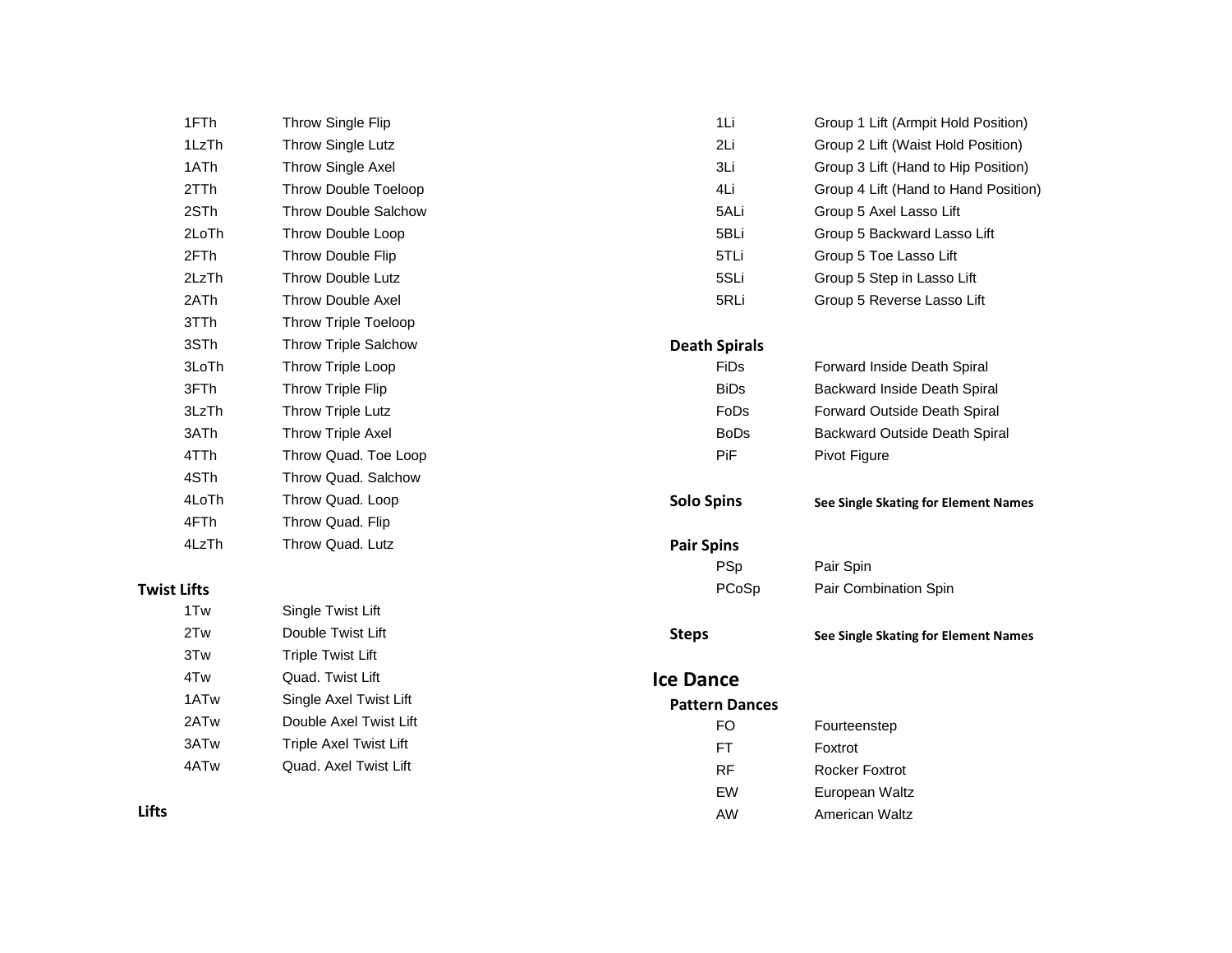|     | <b>WW</b>                          | Westminster Waltz                                                        |                 | 2SW           | Starlight Waltz - Steps 18 - 32 - follows Section 1 |
|-----|------------------------------------|--------------------------------------------------------------------------|-----------------|---------------|-----------------------------------------------------|
|     | <b>VW</b>                          | Viennese Waltz                                                           |                 | <b>PSt</b>    | <b>Partial Step Sequence</b>                        |
|     | <b>OW</b>                          | Austrian Waltz                                                           |                 |               |                                                     |
|     | SW                                 | <b>Starlight Waltz</b>                                                   | <b>Steps</b>    |               |                                                     |
|     | <b>RW</b>                          | Ravensburger Waltz                                                       |                 | <b>MiSt</b>   | Midline Step Sequence in Hold                       |
|     | <b>GW</b>                          | Golden Waltz                                                             |                 | <b>DiSt</b>   | Diagonal Step Sequence in Hold                      |
|     | KI                                 | Kilian                                                                   |                 | CiSt          | Circular Step Sequence in Hold                      |
|     | YP                                 | Yankee Polka                                                             |                 | SeSt          | Serpentine Step Seqence in Hold                     |
|     | QS                                 | Quickstep                                                                |                 | <b>NtCiSt</b> | Not Touching Circular Step Sequence                 |
|     | <b>FS</b>                          | Finnstep                                                                 |                 | <b>NtMiSt</b> | Not Touching Midline Step Sequence                  |
|     | PD                                 | Paso Doble                                                               |                 | <b>NtDiSt</b> | Not Touching Diagonal Step Sequence                 |
|     | <b>RH</b>                          | Rhumba                                                                   |                 |               |                                                     |
|     | CC                                 | Cha Cha Congelado                                                        | <b>Spins</b>    |               |                                                     |
|     | SS                                 | Silver Samba                                                             |                 | Sp            | Spin                                                |
|     | <b>TA</b>                          | Tango                                                                    |                 | CoSp          | <b>Combination Spin</b>                             |
|     | AT                                 | Argentine Tango                                                          |                 |               |                                                     |
|     | <b>TR</b>                          | Tango Romantica                                                          | <b>Lifts</b>    |               |                                                     |
|     | <b>BL</b>                          | <b>Blues</b>                                                             |                 | StaLi         | <b>Stationary Lift</b>                              |
|     | <b>MB</b>                          | <b>Midnight Blues</b>                                                    |                 | SILi          | Straight Line Lift                                  |
|     |                                    |                                                                          |                 | CuLi          | <b>Curve Lift</b>                                   |
|     | Sq                                 | Sequence                                                                 |                 | RoLi          | <b>Rotational Lift</b>                              |
|     | Se                                 | Section                                                                  |                 |               |                                                     |
|     | Y                                  | Yes (Keypoint)                                                           | <b>Twizzles</b> |               |                                                     |
|     | N                                  | No (Keypoint)                                                            |                 | <b>STw</b>    | Set of Sequential or Synchronized Twizzles          |
|     | T                                  | Timing (Keypoint)                                                        |                 |               |                                                     |
|     |                                    |                                                                          |                 | ChLi1         | Choreographic Dance Lift                            |
|     | <b>Pattern Dance Elements 2015</b> |                                                                          |                 | ChSp1         | Choreographic Spinning Movement                     |
|     | 1RW                                | Ravensberger Waltz - Section 1 - Steps 1-19 - started on<br>Judges Left  |                 |               | Synchronized Skating – Subject to Change            |
|     | 2RW                                | Ravensberger Waltz - Steps 20-41 - follows Section 1                     |                 | в             | <b>Block</b>                                        |
| 1SW |                                    | Starlight Waltz - Section 1 - Steps 1-17 - started on the<br>Judges left |                 | PB            | <b>Pivoting Block</b>                               |
|     |                                    |                                                                          |                 | C             | Circle                                              |